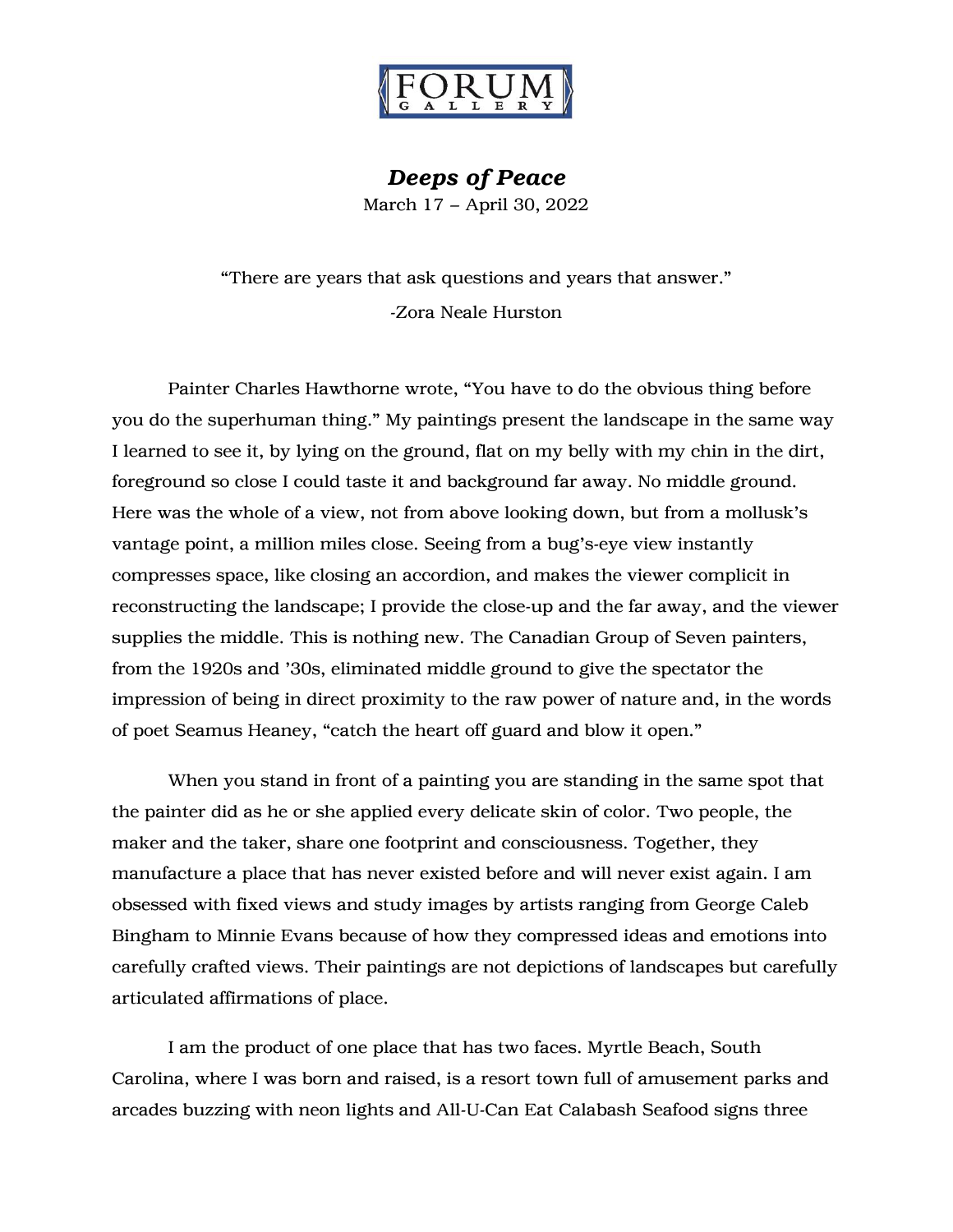stories tall surrounded by some of the most ravishing landscapes on the East Coast. There is transcendent beauty in the slow-moving water of Lowcountry rivers, but artificial landscapes rinsed in nickel and neon are equally beautiful. I paid attention. Two landscapes, one natural and one artificial, collided head-on at breakneck speed, secreting a liquid that was bright and combustible. That liquid has been the jet fuel for my paintings for four decades. Forcing two places that didn't go together together made me a painter.

Other than painting, two of my favorite things are barbecue and magic, both of which can be found at amusement parks and state fairs. As a teenager, I admired the local artists who painted carnival banners for their design acumen, clarity of intention, and purposeful execution. Whether for the Ten in One show, the Pie Eating Contest, or The Human Cannonball, each banner was a visual description not of what will happen, but of what could happen. An eye not told what to see, sees more. It was as if reality had been questioned, reexamined, and improved through the process of exaggeration and ornamentation.

I titled many of these new paintings "Banners of the Coast" to address how those signs created a formal familiarity in my memory and, from that visual Rolodex, manufactured an aesthetic that intensifies the wondrous strange of a specific, local experience. American Scene painters from the 1920s through the 1950s were guided by what the anthropologist Clifford Geertz referred to as "local knowledge" and based much of their philosophy on the belief that "To know a city is to know its streets." Painting is local knowledge. Unlike other mediums such as literature, photography, and theater in which the artist modifies and edits before we experience the work, a painting bears all of the tattletale evidence of its creation; whether the kernel of one color peeking from behind another, drips meandering to the bottom of the canvas, or the ghosts of the initial drawing, a painting is the physical consequence of one person's efforts, eternally in the present tense.

That's why I put so much emphasis on the physical surface. I don't apply oil paint like sticks of butter because I like how it looks. On the contrary, I detest impasto; I'd rather look at a George Tooker than a Leon Kosoff. I use thick paint only to establish spatial orientation; thicker is closer and thinner is far away. Content in my work is a direct function of how near or far something appears from your face. I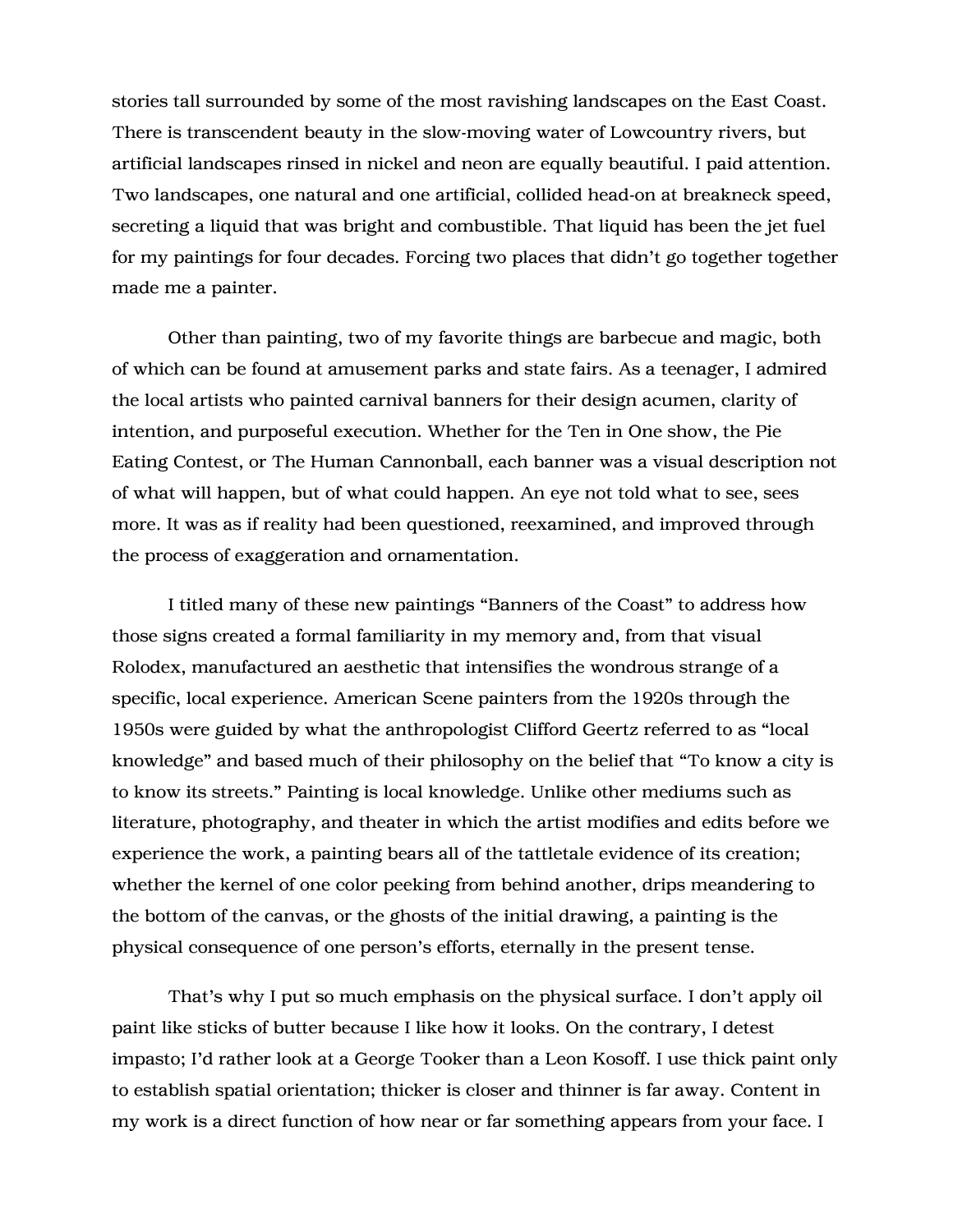don't look for compositions in nature, I make compositions from nature. Painting from nature doesn't mean copying it but registering thoughts and emotions on a surface with all of the contemplative energy, luxurious beauty, and the strange incantatory spell that comes from the marriage of sense and sight. Applying skins of color to suggest light where there is no light and space where there is no space is a comment on how we ascertain the truth. But in our quest to find meaning, we sometimes overlook reverie. Art history shows us over and over that the thoughtful arrangement of form and the calibration of color can transmit emotions and stir cognition in ways impossible to verbalize. That's why it's visual art. You can't recognize beauty until you've seen it. You can't take someone else's breath away unless it's been done to you. Pleasure is itself, knowledge.

Copying those carnival banners as a teenager taught me that, if you are going to impinge on someone's consciousness, even for a second, you have to grab them by the earlobes with a composition that looks good from twenty-five feet away. Many of these new paintings feature large forms at the edges quickly shifting to atmospheric space near the center which is punctuated by percussive flecks of intense color that appear to thrust outward. Nature is made up of convex lines; trees canopy, mountains bulge, and rivers swell. Concave space creates sagging lines that lack elasticity. I don't use linear perspective to push back deeper into pictorial space, I start in the back press forward. I learned this from studying seventeenth-century Dutch landscape painters like Aelbert Cuyp and Jacob van Ruisdael who used intervals of dark and light value and low sightlines to coax our gaze inward towards the center (or climax) of the composition which appears to bulge out like squeezing a water balloon at one end causing the opposite end to bloat. The result is an inverted landscape, as if being viewed through the wide end of a telescope in which the whole view is compressed down to the size of a diamond and shot directly into the retina. Peering through the wide end of a telescope is a metaphor for doing everything wrong and not learning anything; you're not seeing the big picture but magnifying the problem. A painter is someone who is good at being wrong.

I've come to realize that my paintings would not have been possible thirty years ago; I had neither the skill nor the circumspection that comes with age. Plus, I've been away from my subject for more than half of my life because I choose to live